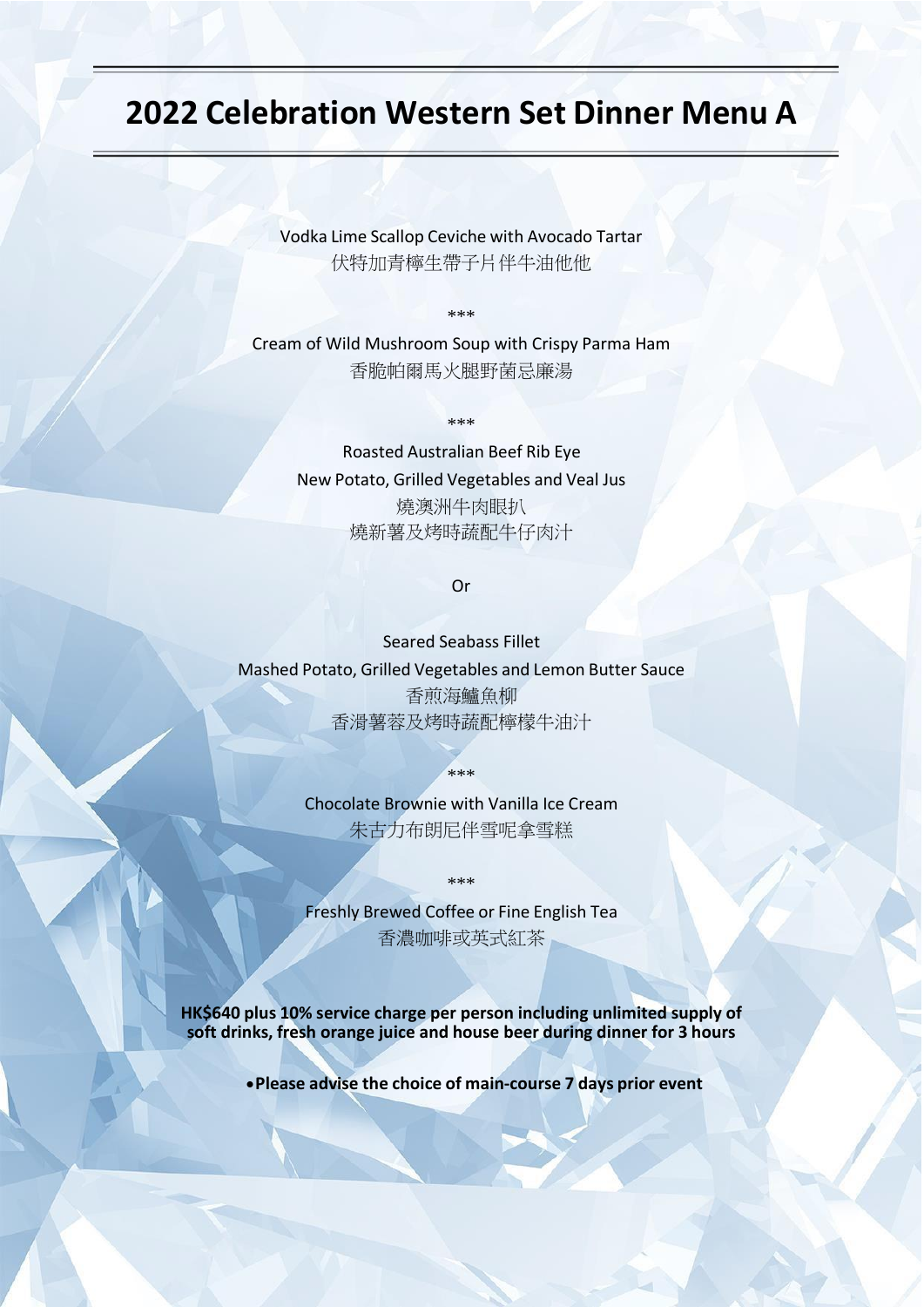## **2022 Celebration Western Set Dinner Menu B**

Iberico Ham with Sweet Melon 西班牙黑毛豬火腿伴甜瓜

\*\*\*

Lobster Bisque with Cognac 干邑龍蝦湯

\*\*\*

Braised Australian Wagyu Beef Cheek Truffle Mashed Potato and Seasonal Vegetables

> 燴澳洲和牛面頰 黑松茸薯蓉及時蔬

> > Or

Seared Halibut Fillet Mashed Potato, Grilled Vegetables and White Wine Dill Sauce 香煎鰈魚柳 香滑薯蓉, 烤時蔬配香草白酒汁

> Pot De Crème with Fresh Berries 法式燉蛋伴鮮雜草莓

\*\*\*

\*\*\*

Freshly Brewed Coffee or Fine English Tea 香濃咖啡或英式紅茶

**HK\$740 plus 10% service charge per person including unlimited supply of soft drinks, fresh orange juice and house beer during dinner for 3 hours**

•**Please advise the choice of main-course 7 days prior event**